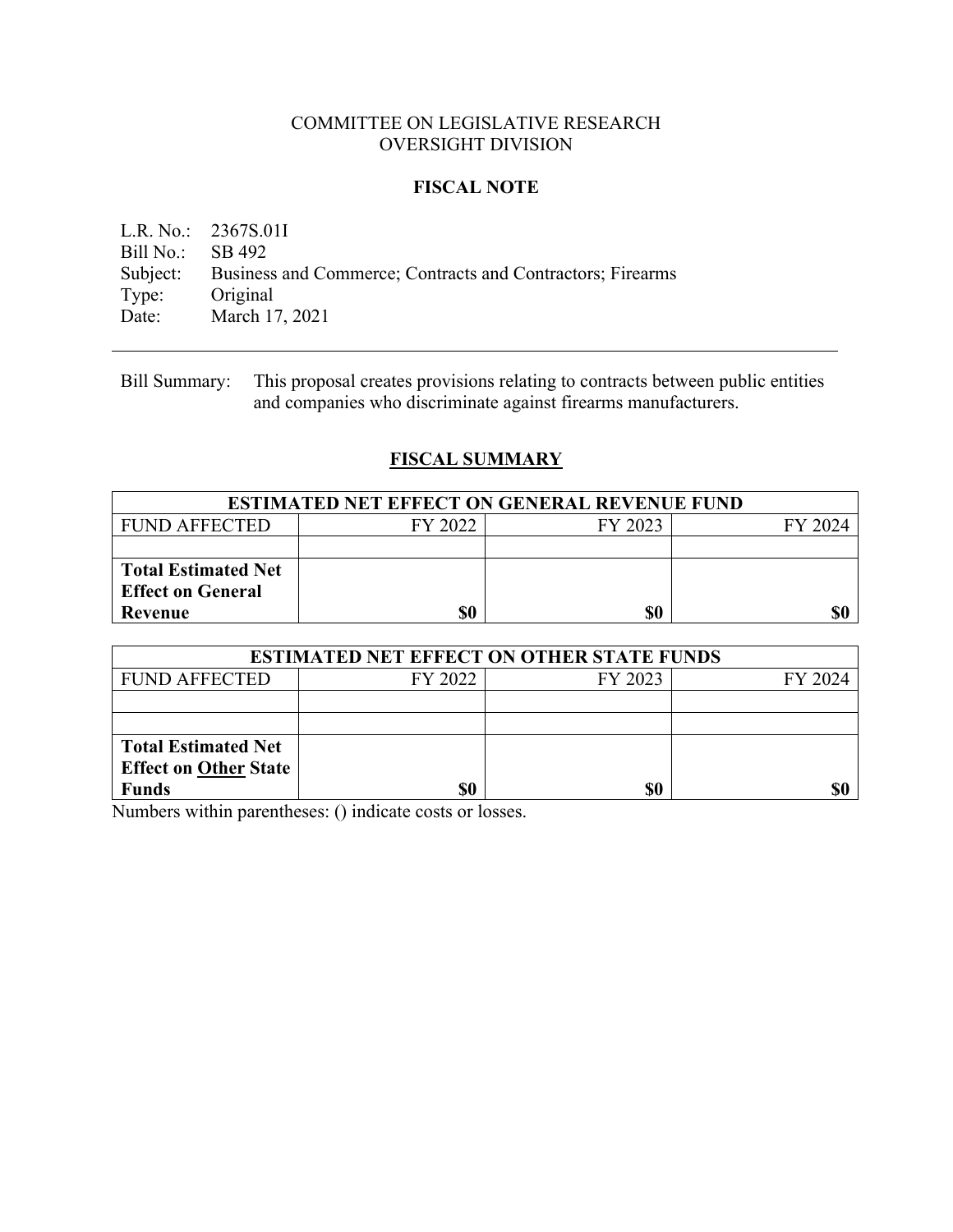| <b>ESTIMATED NET EFFECT ON FEDERAL FUNDS</b> |         |         |         |  |
|----------------------------------------------|---------|---------|---------|--|
| <b>FUND AFFECTED</b>                         | FY 2022 | FY 2023 | FY 2024 |  |
|                                              |         |         |         |  |
|                                              |         |         |         |  |
| <b>Total Estimated Net</b>                   |         |         |         |  |
| <b>Effect on All Federal</b>                 |         |         |         |  |
| <b>Funds</b>                                 |         | \$0     |         |  |

| <b>ESTIMATED NET EFFECT ON FULL TIME EQUIVALENT (FTE)</b> |         |         |         |  |
|-----------------------------------------------------------|---------|---------|---------|--|
| <b>FUND AFFECTED</b>                                      | FY 2022 | FY 2023 | FY 2024 |  |
|                                                           |         |         |         |  |
|                                                           |         |         |         |  |
| <b>Total Estimated Net</b>                                |         |         |         |  |
| <b>Effect on FTE</b>                                      |         |         |         |  |

- $\Box$  Estimated Net Effect (expenditures or reduced revenues) expected to exceed \$250,000 in any of the three fiscal years after implementation of the act or at full implementation of the act.
- □ Estimated Net Effect (savings or increased revenues) expected to exceed \$250,000 in any of the three fiscal years after implementation of the act or at full implementation of the act.

| <b>ESTIMATED NET EFFECT ON LOCAL FUNDS</b> |         |         |        |
|--------------------------------------------|---------|---------|--------|
| <b>FUND AFFECTED</b>                       | FY 2022 | FY 2023 | EV 200 |
|                                            |         |         |        |
| <b>Local Government</b>                    | \$0     | \$0     |        |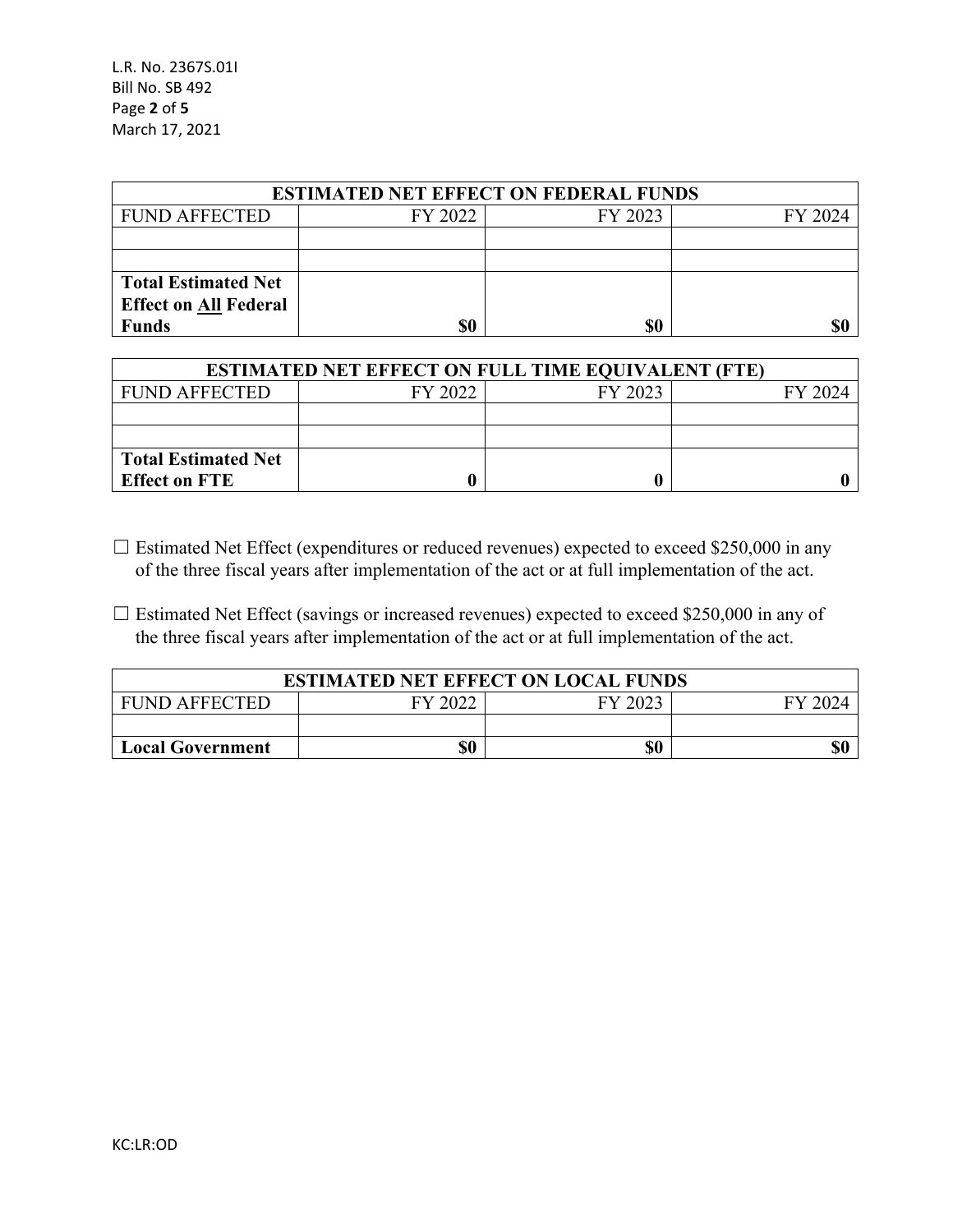L.R. No. 2367S.01I Bill No. SB 492 Page **3** of **5** March 17, 2021

## **FISCAL ANALYSIS**

#### ASSUMPTION

Officials from the **Office of Administration – Division of Purchasing (OA)** state the proposed legislation will require OA/Purchasing to include bid language and exhibits for vendor to selfcertification/attestation that the vendor does not discriminate against firearms manufacturers to ensure that contracts are not awarded to such entities so that subsequent expenditures under the contract are not made to such entities.

OA-Purchasing believes that the impact of this bill is less than \$10,000 total. However, until the FY22 budget is finalized, specific funding sources cannot be identified.

**Oversight** does not have any information to the contrary. Therefore, Oversight will reflect a zero impact in the fiscal note based on the assumption that costs would be absorbable within current appropriations.

Officials from the **Office of Administration - Facilities Management, Design and Construction (FMDC)** state the proposed legislation will require OAFMDC to include bid language and exhibits for vendor to self-certification/attestation that the vendor does not discriminate against firearms manufacturers to ensure that contracts are not awarded to such entities so that subsequent expenditures under the contract are not made to such entities.

FMDC believes that the impact of this bill is less than \$10,000. However, until the FY22 budget is finalized, specific funding sources cannot be identified.

At this time, it is believed that the additional staff time and resources can be absorbed by FMDC. However, if there are multiple pieces of legislation passed where FMDC has responded that the costs can be absorbed, FMDC would need to reevaluate to see if additional staff and associated expenses would then be required.

**Oversight** does not have any information to the contrary. Therefore, Oversight will reflect a zero impact in the fiscal note.

Officials from the **Missouri Department of Conservation**, the **Missouri Department of Transportation** and the cities of: **Claycomo**, **Corde**r, **Kansas City** and **Springfield** each assume the proposal will have no fiscal impact on their respective organizations. **Oversight** does not have any information to the contrary. Therefore, Oversight will reflect a zero impact in the fiscal note for these agencies.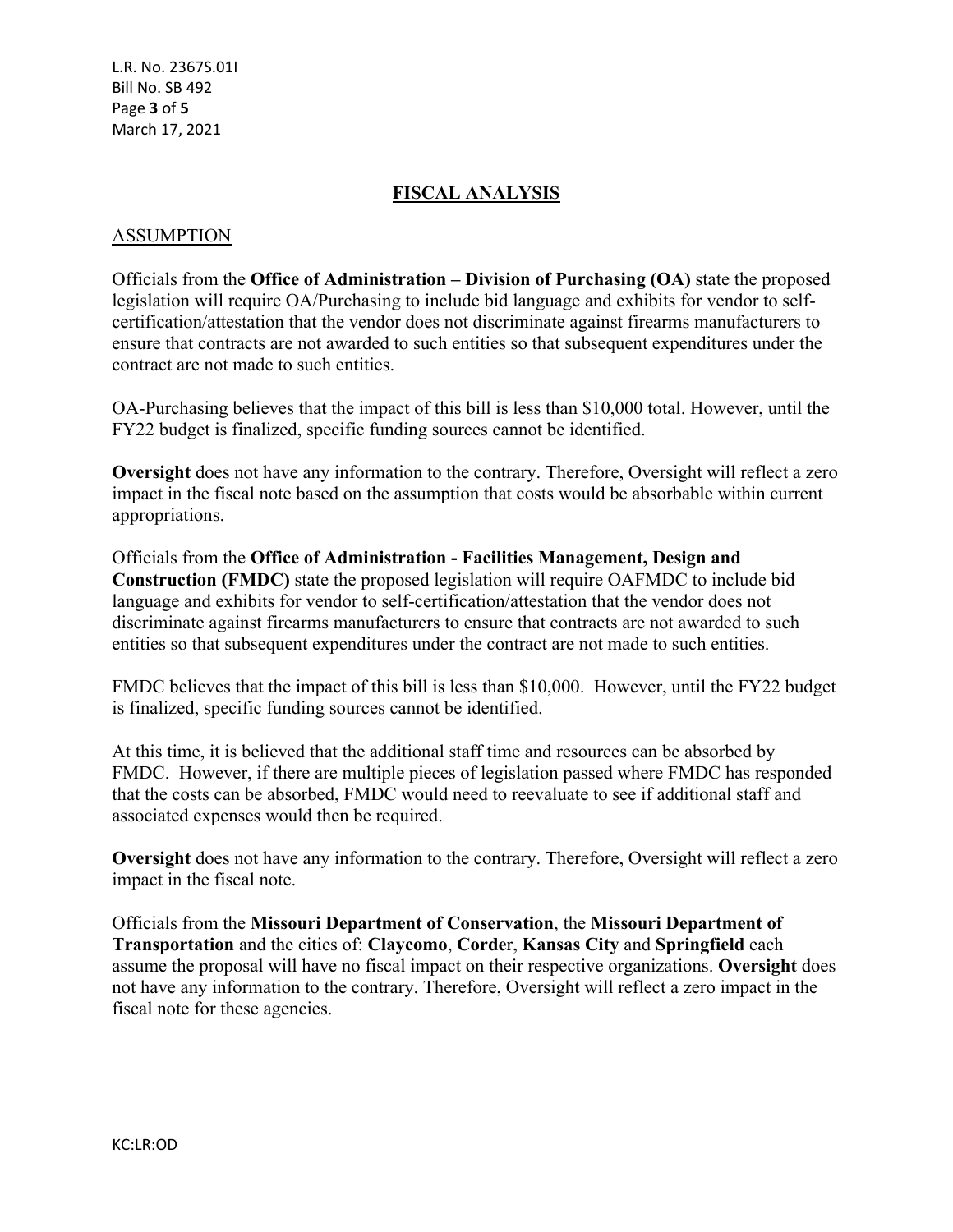L.R. No. 2367S.01I Bill No. SB 492 Page **4** of **5** March 17, 2021

## Rule Promulgation

Officials from the **Joint Committee on Administrative Rules** assume this proposal is not anticipated to cause a fiscal impact beyond its current appropriation.

Officials from the **Office of the Secretary of State** notes many bills considered by the General Assembly include provisions allowing or requiring agencies to submit rules and regulations to implement the act. The Secretary of State's office is provided with core funding to handle a certain amount of normal activity resulting from each year's legislative session. The fiscal impact for this fiscal note to Secretary of State's office for Administrative Rules is less than \$5,000. The Secretary of State's office recognizes that this is a small amount and does not expect that additional funding would be required to meet these costs. However, they also recognize that many such bills may be passed by the General Assembly in a given year and that collectively the costs may be in excess of what our office can sustain with our core budget. Therefore, they reserve the right to request funding for the cost of supporting administrative rules requirements should the need arise based on a review of the finally approved bills signed by the governor.

**Oversight** only reflects the responses that we have received from state agencies and political subdivisions; however, other cities were requested to respond to this proposed legislation but did not. A general listing of political subdivisions included in our database is available upon request.

| <b>FISCAL IMPACT -</b><br><b>State Government</b> | FY 2022<br>$(10 \text{ Mo.})$ | FY 2023    | FY 2024                               |
|---------------------------------------------------|-------------------------------|------------|---------------------------------------|
|                                                   |                               |            |                                       |
|                                                   | \$0                           | <u>\$0</u> | $\underline{\mathbb{S}}\underline{0}$ |
|                                                   |                               |            |                                       |

| FISCAL IMPACT-          | FY 2022  | FY 2023 | FY 2024 |
|-------------------------|----------|---------|---------|
| <b>Local Government</b> | $10$ Mo. |         |         |
|                         |          |         |         |
|                         | \$0      | \$0     | \$0     |

## FISCAL IMPACT – Small Business

No direct fiscal impact to small businesses would be expected as a result of this proposal.

#### FISCAL DESCRIPTION

The proposed legislation appears to have no direct fiscal impact.

This legislation is not federally mandated, would not duplicate any other program and would not require additional capital improvements or rental space.

KC:LR:OD